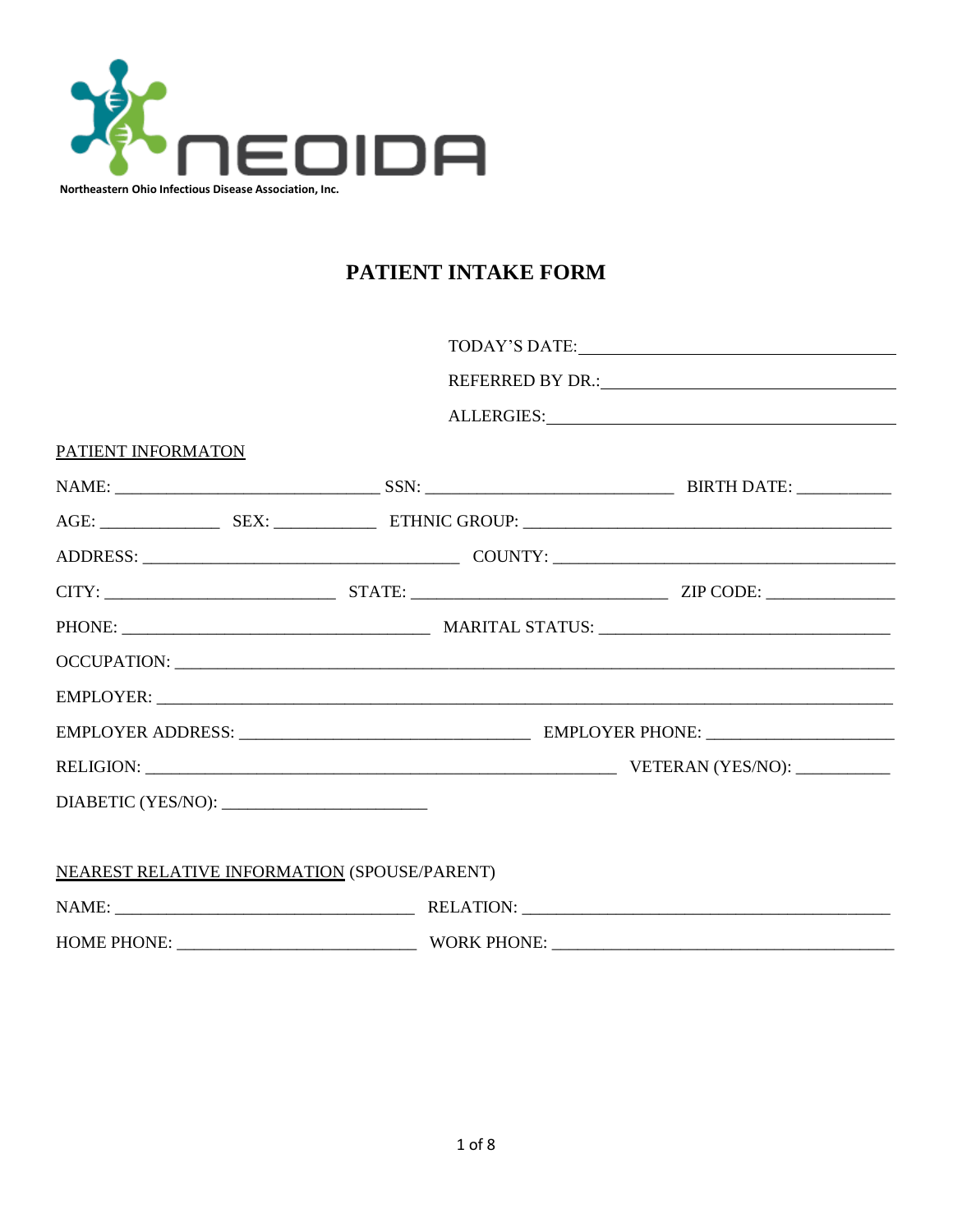

## 

| L    | <b>OPERATIONS (SURGERIES)</b><br><b>TYPE</b>  | <b>DATE</b>                                                       | <b>WHERE</b>             |
|------|-----------------------------------------------|-------------------------------------------------------------------|--------------------------|
|      |                                               |                                                                   |                          |
|      |                                               | $\frac{3}{2}$                                                     |                          |
|      |                                               |                                                                   |                          |
| П.   | HOSPITALIZATION (OTHER THAN OPERATIONS)       |                                                                   |                          |
|      | <b>FOR WHAT</b>                               | <b>DATE</b>                                                       | <b>WHERE</b>             |
|      |                                               |                                                                   |                          |
|      |                                               |                                                                   |                          |
|      |                                               |                                                                   |                          |
|      |                                               |                                                                   |                          |
| III. | ALLERGIES (CHECK ALL THAT APPLY)              |                                                                   |                          |
|      |                                               |                                                                   |                          |
|      |                                               |                                                                   |                          |
|      |                                               |                                                                   |                          |
|      |                                               |                                                                   |                          |
| IV.  | PRESENT MEDICATIONS                           |                                                                   |                          |
|      |                                               |                                                                   |                          |
|      |                                               |                                                                   |                          |
|      | $3.$ $\qquad \qquad$                          | 9. $\qquad \qquad$                                                |                          |
|      |                                               |                                                                   |                          |
|      |                                               |                                                                   |                          |
|      |                                               |                                                                   |                          |
| V.   | PAST ILLNESSES (PLEASE CHECK)                 |                                                                   |                          |
|      |                                               | LIVER DISEASE                                                     | $\frac{1}{2}$            |
|      | <b>DIABETES</b>                               | HEART DISEASE<br>CANCER                                           |                          |
|      | RHEUMATIC FEVER _____________ THYROID DISEASE | ___________ PNEUMONIA                                             | $\overline{\phantom{a}}$ |
|      | HIGH BLOOD PRESSURE ___________ EPILEPSY      | <b>KIDNEY DISEASE</b>                                             |                          |
|      | <b>ASTHMA</b><br>GLAUCOMA                     | SEVERE INJURY                                                     |                          |
|      | BLEEDING DISORDER ____________ GOUT           | <b>TRANSFUSIONS</b>                                               | $\frac{1}{1}$            |
|      |                                               | MIGRAINE HEADACHES _________ NERVOUS BREAKDOWN OR MENTAL ILLNESS) |                          |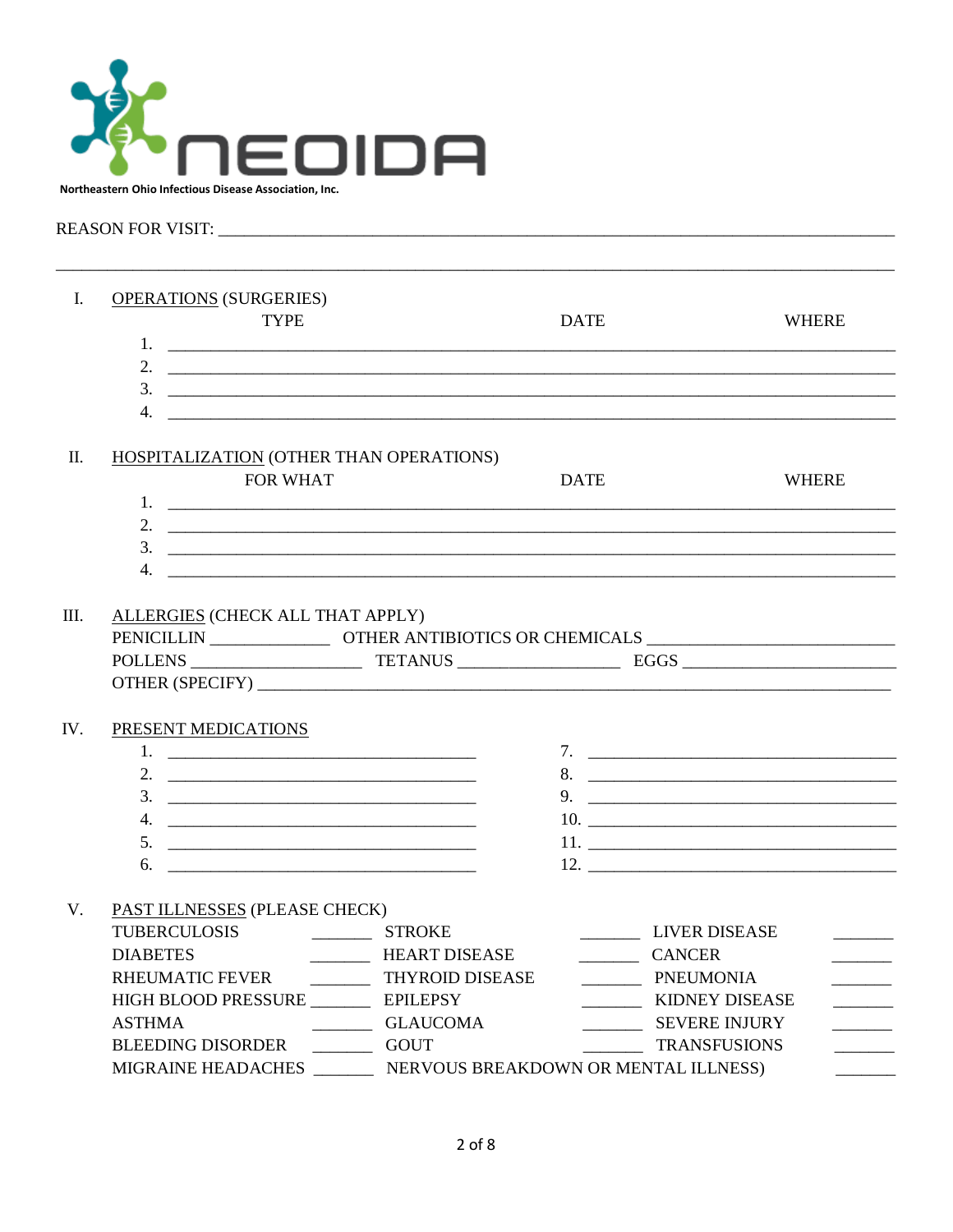

VI. MENSTRUAL HISTORY (FEMALES ONLY) FIRST DAY OF LAST MENSTRUAL PERIOD: \_\_\_\_\_\_\_\_\_\_\_\_\_\_\_\_\_\_\_\_\_ REGULAR: (YES/NO) \_\_\_\_\_\_\_\_\_ TOTAL NUMBER OF PREGNANCIES: \_\_\_\_\_\_\_\_\_\_\_\_\_\_\_\_\_\_ NUMER OF LIVE BIRTHS: \_\_\_\_\_\_\_\_\_\_\_\_\_\_ NUMBER OF MISCARRIAGES: WHAT TYPE OF BIRTH CONTROL: \_\_\_\_\_\_\_\_\_\_\_\_\_\_\_\_\_\_\_\_\_\_\_\_\_\_\_\_ IF POSTMENOPAUSAL, HAVE YOU HAD ANY BLEEDING? (YES/NO) VII. SOCIAL HISTORY (PLEASE MARK YES/NO) TOBACCO \_\_\_\_\_\_\_\_\_\_\_\_\_\_\_\_\_\_\_\_\_\_\_\_\_\_\_\_\_\_\_\_ ALCOHOL \_\_\_\_\_\_\_\_\_\_\_\_\_\_\_\_\_\_\_\_\_\_\_\_\_\_\_\_\_\_\_\_\_\_\_\_\_\_ VIII. TRAVEL HISTORY (also include foreign travel information) \_\_\_\_\_\_\_\_\_\_\_\_\_\_\_\_\_\_\_\_\_\_\_\_\_\_\_\_\_\_\_\_\_\_\_\_\_\_\_\_\_\_\_\_\_\_\_\_\_\_\_\_\_\_\_\_\_\_\_\_\_\_\_\_\_\_\_\_\_\_\_\_\_\_\_\_\_\_\_\_\_\_\_\_\_\_\_\_\_\_\_ \_\_\_\_\_\_\_\_\_\_\_\_\_\_\_\_\_\_\_\_\_\_\_\_\_\_\_\_\_\_\_\_\_\_\_\_\_\_\_\_\_\_\_\_\_\_\_\_\_\_\_\_\_\_\_\_\_\_\_\_\_\_\_\_\_\_\_\_\_\_\_\_\_\_\_\_\_\_\_\_\_\_\_\_\_\_\_\_\_\_\_ IX. PETS \_\_\_\_\_\_\_\_\_\_\_\_\_\_\_\_\_\_\_\_\_\_\_\_\_\_\_\_\_\_\_\_\_\_\_\_\_\_\_\_\_\_\_\_\_\_\_\_\_\_\_\_\_\_\_\_\_\_\_\_\_\_\_\_\_\_\_\_\_\_\_\_\_\_\_\_\_\_\_\_\_\_\_\_\_\_\_\_\_\_\_ \_\_\_\_\_\_\_\_\_\_\_\_\_\_\_\_\_\_\_\_\_\_\_\_\_\_\_\_\_\_\_\_\_\_\_\_\_\_\_\_\_\_\_\_\_\_\_\_\_\_\_\_\_\_\_\_\_\_\_\_\_\_\_\_\_\_\_\_\_\_\_\_\_\_\_\_\_\_\_\_\_\_\_\_\_\_\_\_\_\_\_ X. PHARMACY MOST OFTEN USED \_\_\_\_\_\_\_\_\_\_\_\_\_\_\_\_\_\_\_\_\_\_\_\_\_\_\_\_\_\_\_\_\_\_\_\_\_\_\_\_\_\_\_\_\_\_\_\_\_\_\_\_\_\_\_\_\_\_\_\_\_\_\_\_\_\_\_\_\_\_\_\_\_\_\_\_\_\_\_\_\_\_\_\_\_\_\_\_\_\_\_ \_\_\_\_\_\_\_\_\_\_\_\_\_\_\_\_\_\_\_\_\_\_\_\_\_\_\_\_\_\_\_\_\_\_\_\_\_\_\_\_\_\_\_\_\_\_\_\_\_\_\_\_\_\_\_\_\_\_\_\_\_\_\_\_\_\_\_\_\_\_\_\_\_\_\_\_\_\_\_\_\_\_\_\_\_\_\_\_\_\_\_ XI. FAMILY HISTORY HAS ANY BLOOD RELATIVE EVERY HAD: YES NO WHO CANCER, INCLUDING LEUKEMIA TUBERCULOSIS DIABETES \_\_\_\_\_\_\_\_\_\_\_\_\_\_\_\_\_\_\_\_\_\_\_\_\_\_\_\_\_\_\_\_\_\_\_\_\_\_\_\_\_\_\_\_\_\_\_\_\_\_\_\_\_\_\_\_\_ HEART TROUBLE HEART ATTACK FEVERS \_\_\_\_\_\_\_\_\_\_\_\_\_\_\_\_\_\_\_\_\_\_\_\_\_\_\_\_\_\_\_\_\_\_\_\_\_\_\_\_\_\_\_\_\_\_\_\_\_\_\_\_\_\_\_\_\_ RECURRENT INFECTIONS  $\Delta \text{STHMA}$ ALCOHOLISM SICKLE CELL ANEMIA OTHER SERIOUS DISEASE

XII. REVIEW OF SYSTEMS (CHECK ALL THAT APPLY) HAVE YOU RECENTLY HAD OR DO YOU NOW HAVE ANY OF THE FOLLOWING:

YES NO

FREQUENT OR SEVERE HEADACHES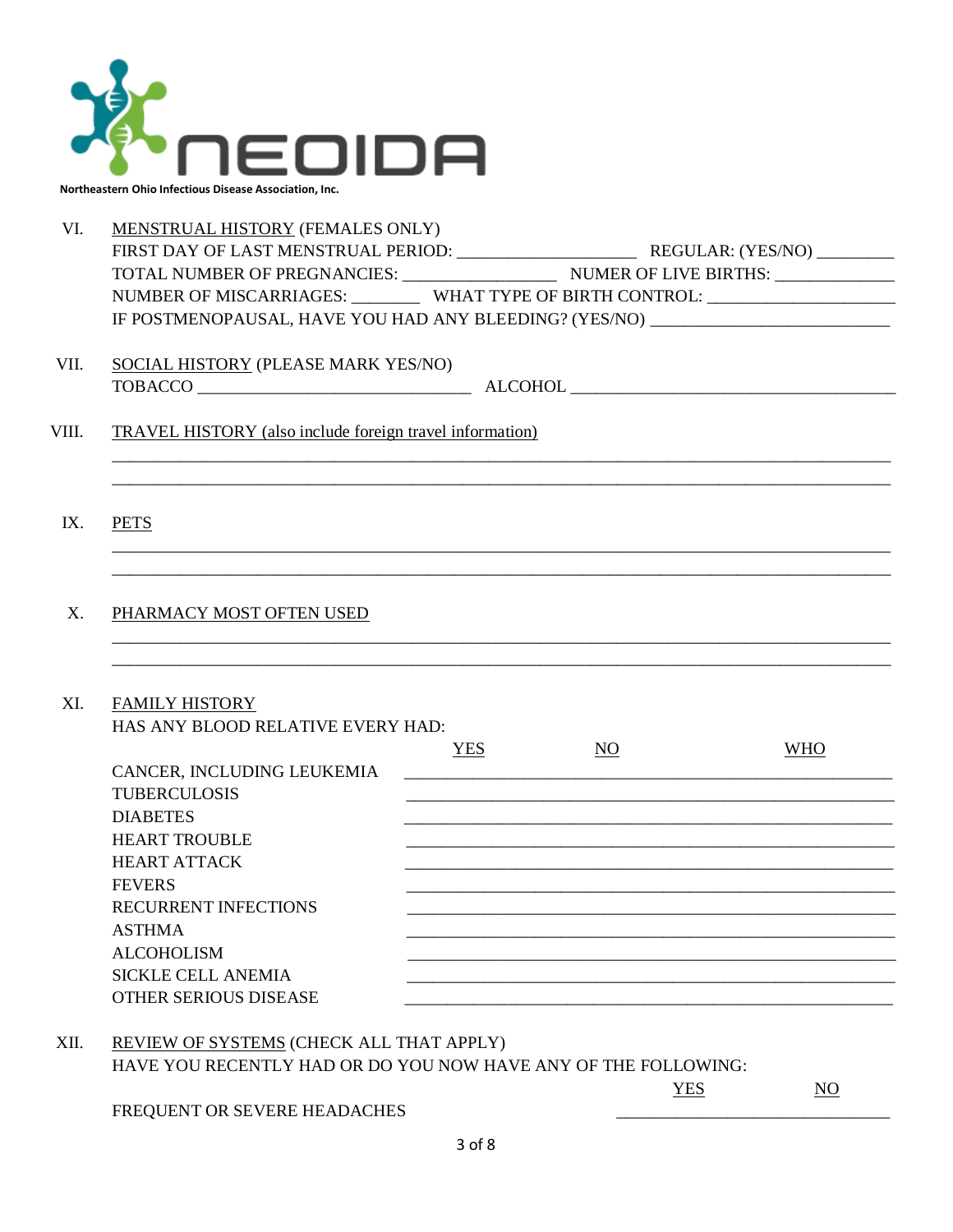

DOUBLE VISION BLINDNESS (WHICH EYE) HIGH CHOLESTEROL BLURRED VISION WEAR CONTACT LENSES GLAUCOMA (HARDENING OF EYEBALL) EYE INJURIES, DEFECTS BUZZING OR RINGING IN EARS LOSS OF HEARING EAR INFECTION CHRONIC SINUS TROUBLE (SINUSITIS) HOARSENESS \_\_\_\_\_\_\_\_\_\_\_\_\_\_\_\_\_\_\_\_\_\_\_\_\_\_\_\_\_\_\_\_ GOITER/THYROID TROUBLE ENLARGED GLANDS IN NECK OR OTHER AREA STIFFNESS OF NECK CHRONIC COUGH FREQUENT COLDS WHEEZING OR ASTHMA PNEUMONIA (WHEN) COUGH UP BLOOD \_\_\_\_\_\_\_\_\_\_\_\_\_\_\_\_\_\_\_\_\_\_\_\_\_\_\_\_\_\_\_\_ CHEST PAIN RECURRING OR CHRONIC BRONCHITIS SHORTNESS OF BREATH HEART MURMUR OR LEAKY VALVES STOMACH OR INTESTINAL ULCERS WEIGHT CHANGE (WHICH WAS NOT PLANNED) FREQUENT OR SEVERE NAUSEA OR VOMITING VOMITING OF BLOOD ECZEMA, HIVES, FUNGUS, RASH GALLBLADDER TROUBLE RECURRING PAIN IN ABDOMEN (STOMACH) FREQUENT DIARRHEA (IF BLOODY USE 2 CHECKS) FREQUENT CONSTIPATION COLITIS (IF BLOODY USE 2 CHECKS) YELLOW JAUNDICE KIDNEY OR BLADDER INFECTION KIDNEY OR BLADDER STONE BLOODY URIN LOSS OF BLADDER CONTROL

YES NO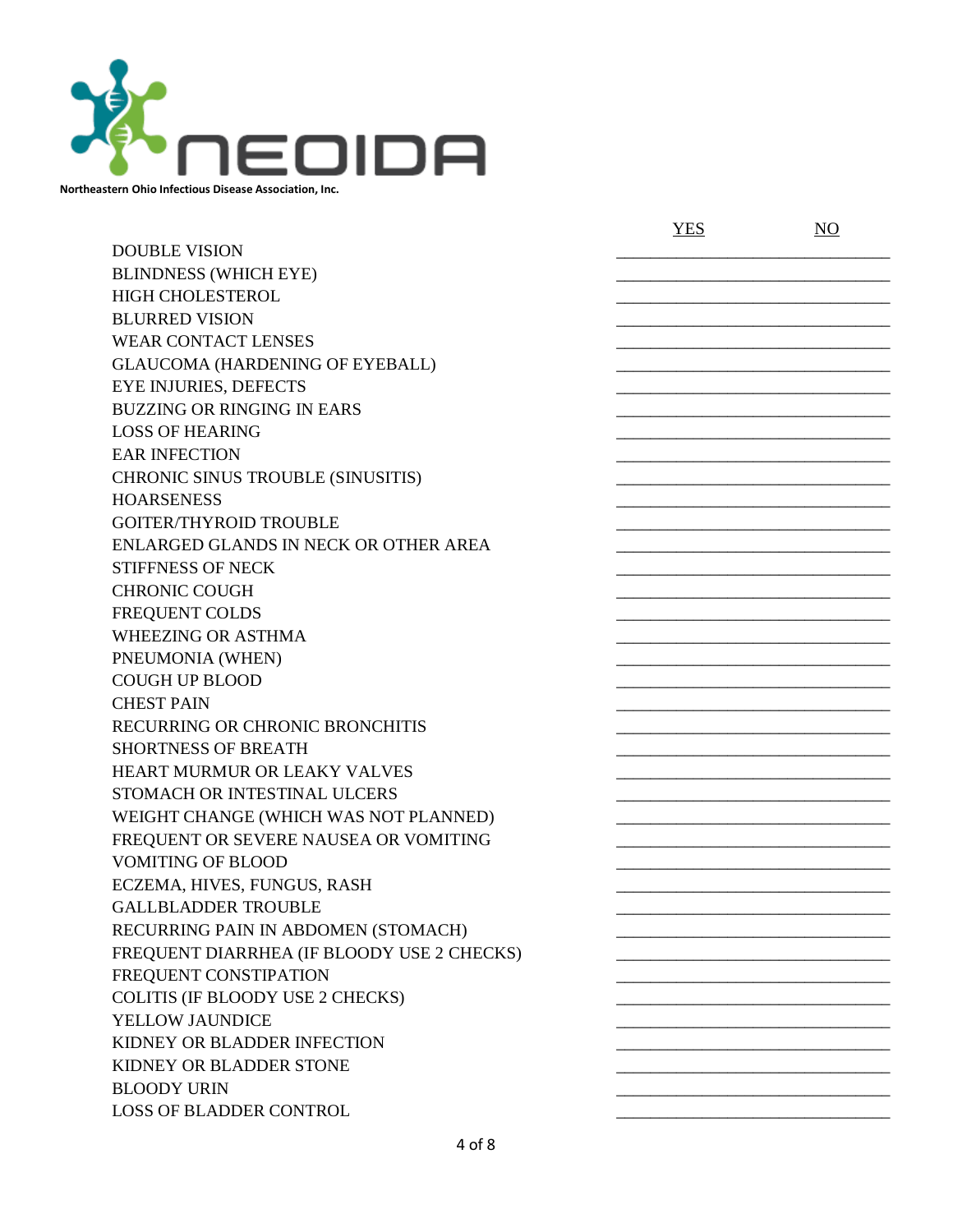

|                                                   | YES |  |
|---------------------------------------------------|-----|--|
| TROUBLE PASSING URINE (PAIN OR FREQUENCY)         |     |  |
| SEXUALLY TRANSMITTED DISEASE (SYPHILIS/GONORRHEA) |     |  |
| <b>SWELLING OF FEET OR ANKLES</b>                 |     |  |
| <b>ENLARGED OR VARICOSE VEINS</b>                 |     |  |
| PHLEBITIS ("MILK LEG")                            |     |  |
| ARTHRITIS (ANY KIND OF RHEUMATISM OR BURSITIS)    |     |  |
| SWOLLEN, STIFF OR PAINFUL JOINTS                  |     |  |
| FRACTURE (BROKEN) BONE (WHICH)                    |     |  |
| <b>AMPUTATION (WHERE)</b>                         |     |  |
| <b>BACK INJURY OR CHRONIC BACK PAIN</b>           |     |  |
| RUPTURED (SLIPPED) DISC                           |     |  |
| PILONIDAL OR OTHER CYSTS                          |     |  |
|                                                   |     |  |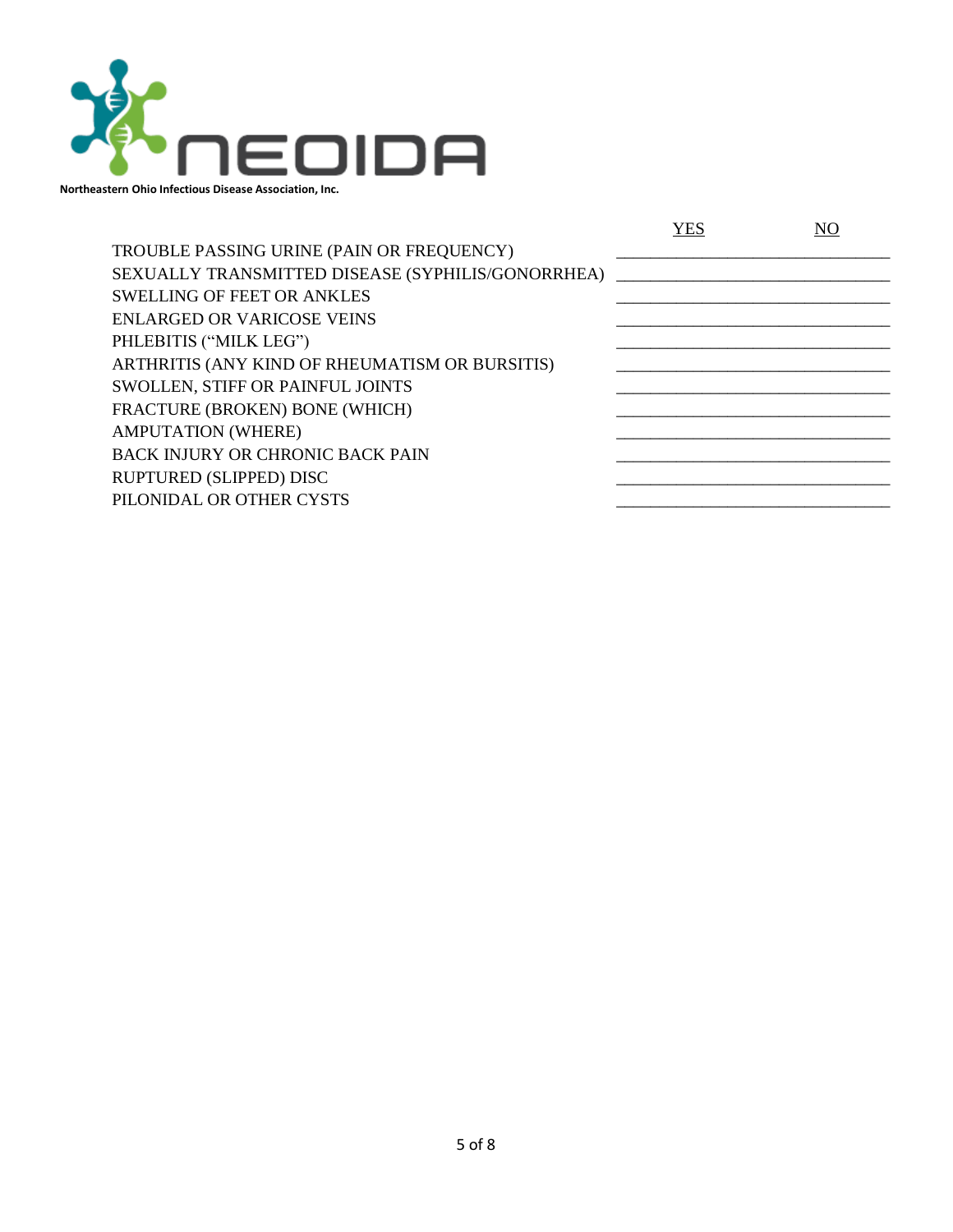

# AUTHORIZATION & AGREEMENTS

## PERMISSION FOR TREATMENT:

The undersigned has been informed and does herein consent to such diagnostic, operative, or treatment procedures on the patient named below that are deemed necessary or advised by the physician in charge. The undersigned has read the above authorization and understands the same and certifies that no guarantee or assurance has been made as to the results that may be obtained.

### AUTORIZATION FOR RELEASE OF INFORMATION:

It is understood that medical and financial records of their treatment may be disclosed to the insurance company(ies) providing or considering payment arising from this treatment and hospital visit (including Medicare, Medicaid, or Health Plan Administrators or their representatives, including any review agencies or committees).

#### PHOTOPGRAPHY CONSENT:

I hereby consent and authorize Northeastern Ohio Infectious Disease Association, Inc., employees, and its independent contractors to take photographs to document my clinical condition or in efforts to provide medical treatment. These photos may be used for purposes of teaching medical students and/or colleagues.

#### GUARANTEE OF ACCOUNT:

I understand I am financially responsible to the hospital for charges not covered by this authorization.

## AGREEMENT TO PAY FOR HEALTHCARE BILLING & SERVICES:

I agree to pay for any and all services rendered by Northeastern Ohio Infectious Disease Association, Inc. (NEOIDA) and its independent contractors. It is understood that NEOIDA reserves the right to transfer unpaid bills to a collection agency or an attorney. I understand that if payments are late or delinquent legal action may be taken and I agree to have interest applied to any and all late or delinquent bills at 6% interest.

#### ASSIGNMENT OF INSURANCE BENEFITS:

I hereby authorize payment of the benefits otherwise payable to me, by the designated insurance company, directly to the above-named physician (physician services or hospital).

#### STATEMENT TO PERMIT PAYMENT OF MEDICARE BENEFITS TO PHYSICIAN, FACILITY, AND PATIENT:

I request payment of authorized Medicare benefits to me or on my behalf for any services furnished me by Anthony F. Cutrona, M.D., FACP, or Northeastern Ohio Infectious Disease Association, Inc. I authorize any holder of medical and other information needed to determine these benefits for related services.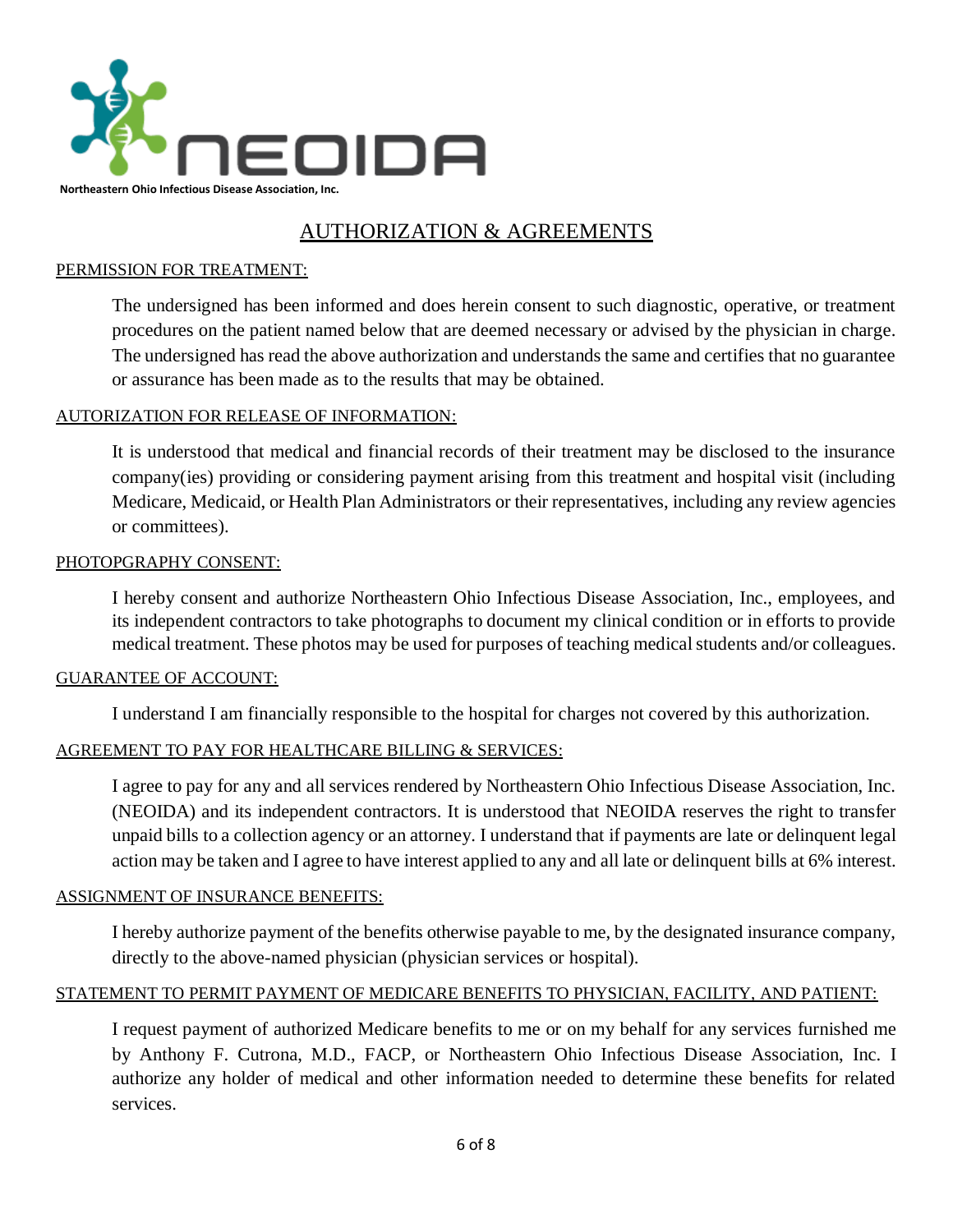

# AUTHORIZATION & AGREEMENTS

# SIGNATURE PAGE

| SIGNATURE OF PARENT OR LEGAL GUARDIAN (IF APPLICABLE) |
|-------------------------------------------------------|
| $X$ <sub>1</sub>                                      |
|                                                       |
|                                                       |
|                                                       |
|                                                       |
|                                                       |
| (PLEASE SIGN BOTH X'S)                                |

7 of 8